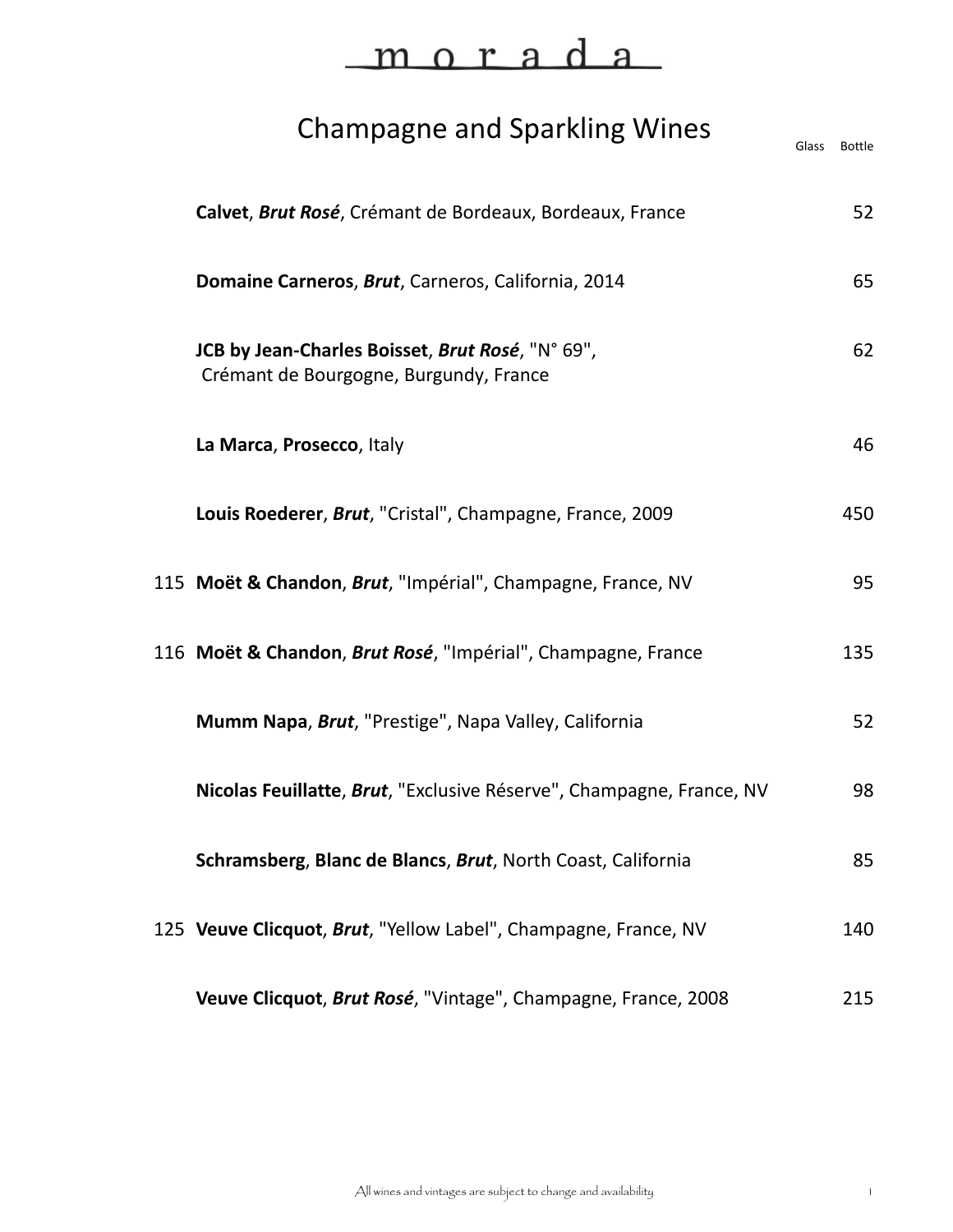| <b>American Sauvignon Blanc</b>                         | Glass | <b>Bottle</b> |
|---------------------------------------------------------|-------|---------------|
| 201 Cakebread Cellars, Napa Valley, California, 2017    |       | 72            |
| Emmolo, Napa-Solano Counties, California                |       | 48            |
| 211 Spottswoode, Napa-Sonoma Counties, California, 2017 |       | 78            |
| St. Supéry, Napa Valley, California                     |       | 79            |
| <b>International Sauvignon Blanc</b>                    |       |               |
| 222 Cloudy Bay, Marlborough, New Zealand, 2017          |       | 64            |
| Kim Crawford, Marlborough, New Zealand                  |       | 52            |
| Millet Frères, Sancerre, Loire, France, 2019            |       | 76            |

| Saint Clair, Marlborough, New Zealand, 2017 |  |
|---------------------------------------------|--|
|---------------------------------------------|--|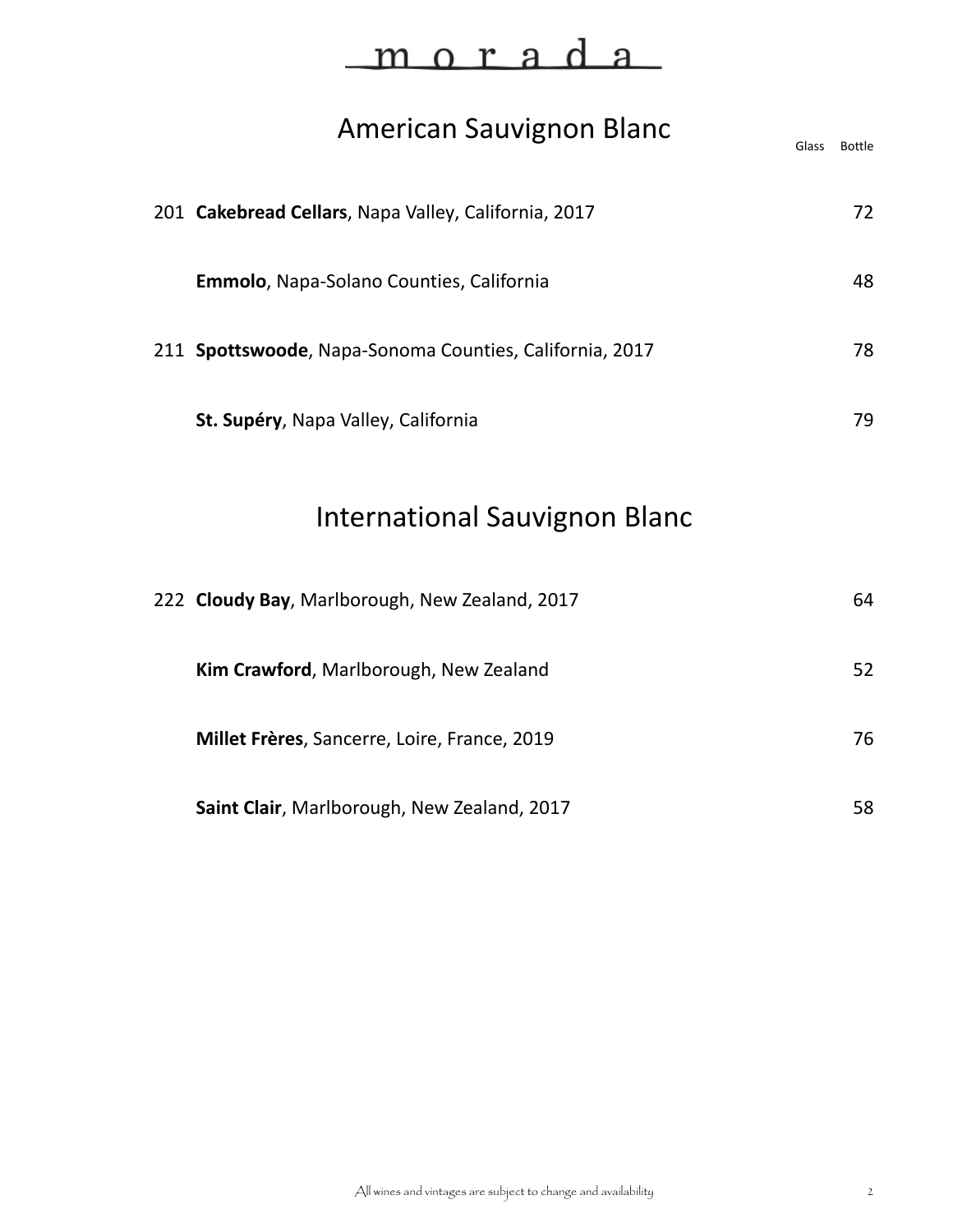| Rosé Wines                                                                              | Glass | <b>Bottle</b> |
|-----------------------------------------------------------------------------------------|-------|---------------|
| 230 Miraval, Côtes de Provence, Rosé, Provence, France, 2017                            |       | 52            |
| Pascal Jolivet, Rosé, "Attitude", Loire, France, 2019                                   |       | 44            |
| St.-Aix, Coteaux d'Aix en Provence, Rosé, Provence, France                              |       | 54            |
| Tenshen, Rosé, Central Coast, California, 2017                                          |       | 48            |
| Pinot Grigio, Pinot Gris, & Greco di Tufo                                               |       |               |
| Ca' Bolani, Pinot Grigio, Friuli Aquileia, Friuli-Venezia Giulia, Italy, 2017           |       | 38            |
| J Vineyards & Winery, Pinot Gris, California, 2019                                      |       | 44            |
| 450 Santa Margherita, Pinot Grigio, Valdadige, Veneto, Italy, 2016                      |       | 64            |
| <b>Exotic and Aromatic White Wines</b>                                                  |       |               |
| Agrimota, Vinho Verde, Reserva,<br>"Portal da Calçada", Minho, Portugal, 2018           |       | 44            |
| La Ferme du Mont, Côtes du Rhône, "La Truffière", Rhône, France, 2016                   |       | 72            |
| Miner Family Winery, Viognier, Paso Robles, California, 2018                            |       | 56            |
| Qupé, Roussanne, "Bien Nacido Hillside Estate",<br>Santa Maria Valley, California, 2009 |       | 73            |
|                                                                                         |       |               |

# Riesling

| Joh. Jos. Prüm, Spätlese, "Bernkasteler Badstube",<br>Mosel, Germany, 2014           |     |
|--------------------------------------------------------------------------------------|-----|
| Robert Weil, Trocken, "Kiedrich Turmberg",<br>Rheingau, Qualitätswein, Germany, 2015 | 114 |
| Weingüter Wegeler, Charta, Rheingau, Gutswein, Germany, 2015                         | 52. |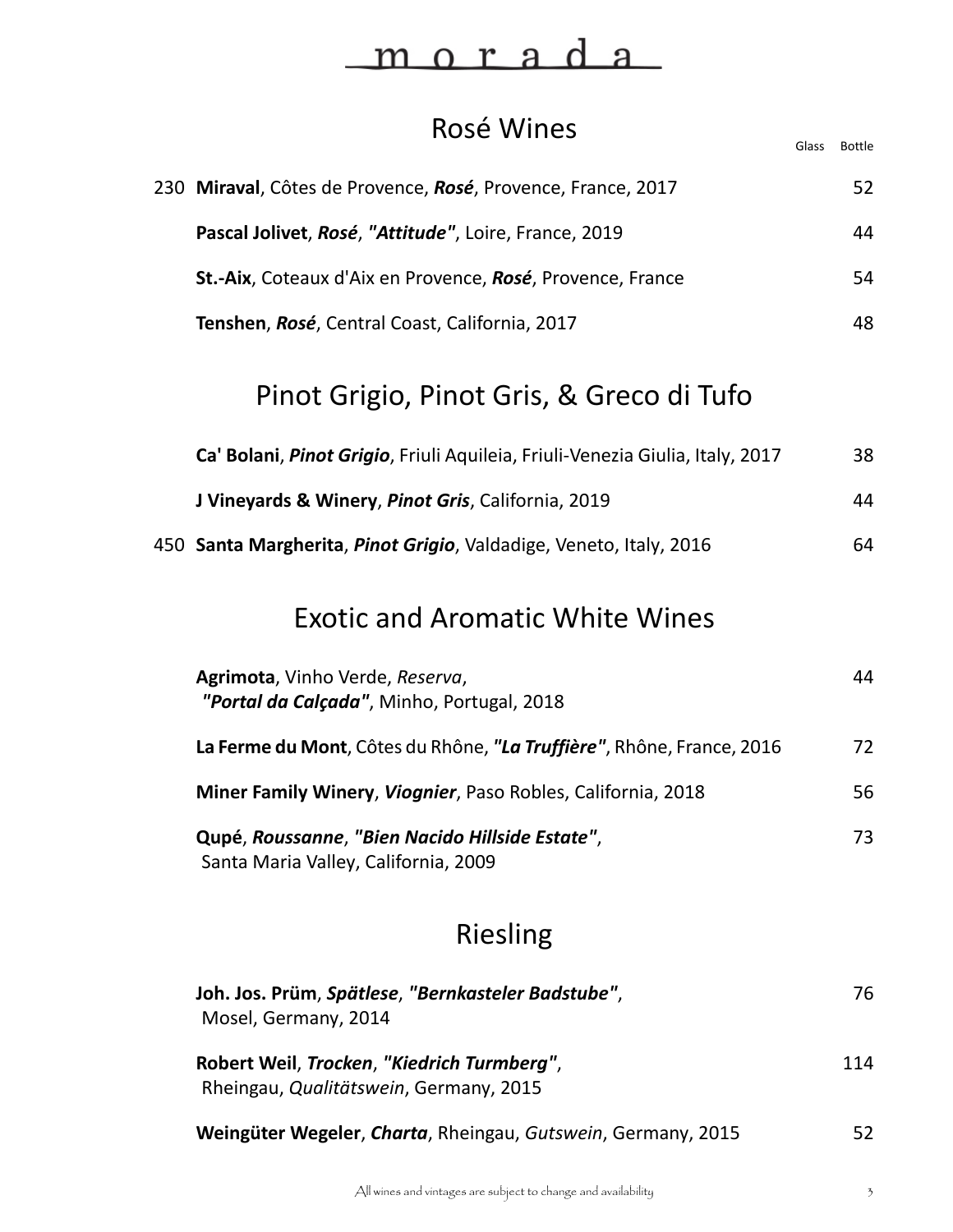#### <u>morad</u> a

#### North Coast Chardonnay

|     |                                                                   | Glass | <b>Bottle</b> |
|-----|-------------------------------------------------------------------|-------|---------------|
|     | 302 Cakebread Cellars, Napa Valley, California, 2017              |       | 99            |
|     | <b>Chalk Hill, Chalk Hill, California</b>                         |       | 56            |
|     | 306 Chateau Montelena, Napa Valley, California, 2014              |       | 105           |
|     | DuMOL, Sonoma Coast, California, 2015                             |       | 90            |
|     | Frank Family Vineyards, Carneros, California, 2016                |       | 78            |
|     | HdV, "Hyde Vineyard", Carneros, California, 2015                  |       | 107           |
|     | Kanzler, "Walker Station", Russian River Valley, California, 2017 |       | 93            |
|     | Laird Family, "Red Hen Ranch", Napa Valley, California, 2016      |       | 68            |
| WRD | Ramey, "Platt Vineyard", Sonoma Coast, California, 2014           |       | 115           |
|     | ZD Wines, California, 2015                                        |       | 68            |

#### Central & South Coast Chardonnay

| Brewer-Clifton, Santa Rita Hills, California, 2015                         | 79 |
|----------------------------------------------------------------------------|----|
| 322 Mer Soleil, "Reserve", Santa Lucia Highlands, California, 2016         | 60 |
| 323 Mer Soleil, Unoaked, "Silver", Santa Lucia Highlands, California, 2013 | 63 |

# Oregon Chardonnay & White Burgundy

| Domaine Paul Pernot, Chardonnay, Bourgogne, Burgundy, France, 2017                     | 86  |
|----------------------------------------------------------------------------------------|-----|
| Domaine Paul Pernot, Puligny-Montrachet, Burgundy, France, 2016                        | 153 |
| Domaine Vocoret & Fils, Chablis, Burgundy, France, 2017                                | 72  |
| Louis Jadot, Chardonnay, "Steel", Burgundy, France, 2017                               | 46  |
| 312 Shea Wine Cellars, Chardonnay, "Shea Vineyard",<br>Willamette Valley, Oregon, 2014 | 84  |

#### Burgundy and International Pinot Noir

| Craggy Range, Martinborough, New Zealand                           | 72  |
|--------------------------------------------------------------------|-----|
| <b>Domaine d'Ardhuy, Gevrey-Chambertin, Burgundy, France, 2013</b> | 145 |
| 677 Joseph Drouhin, Chorey-les-Beaune, Burgundy, France, 2017      | 76  |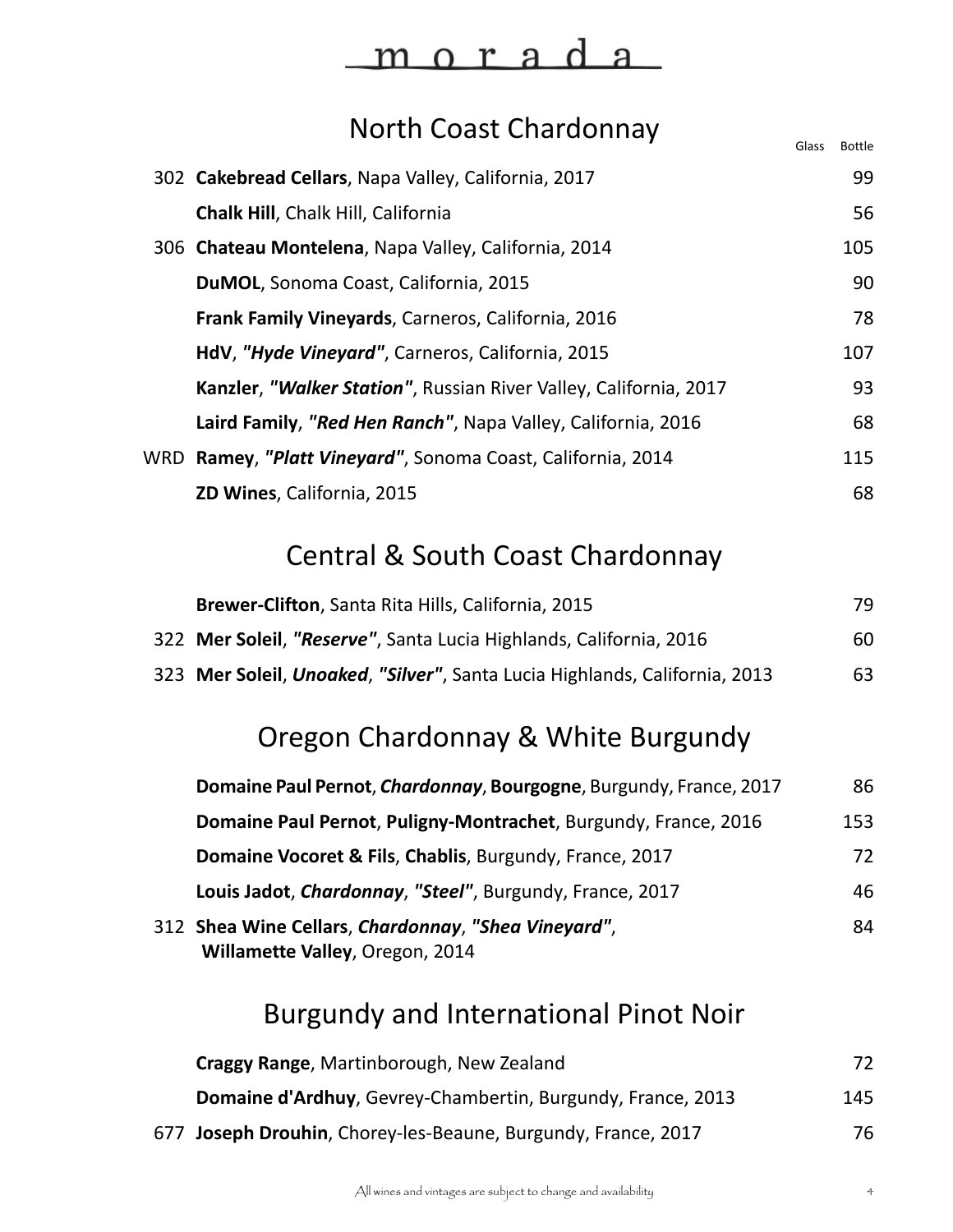# <u>morada</u>

# North Coast Pinot Noir

|                                                                            | Glass | <b>Bottle</b> |
|----------------------------------------------------------------------------|-------|---------------|
| 612 Goldeneye by Duckhorn, Anderson Valley, California, 2016               |       | 104           |
| 613 Hartford Court, "Land's Edge Vineyard", Sonoma Coast, California, 2017 |       | 90            |
| 614 Kistler, Russian River Valley, California, 2016                        |       | 140           |
| Laird Family, "Ghost Ranch", Carneros, California, 2017                    |       | 68            |
| 604 Marcassin, "Marcassin Vineyard", Sonoma Coast, California, 2012        |       | 440           |
| Martin Ray, "Synthesis", Russian River Valley, California                  |       | 61            |
| 624 Siduri, Russian River Valley, California, 2017                         |       | 78            |

### Central Coast Pinot Noir

| 617 Mer Soleil, "Reserve", Santa Lucia Highlands, California, 2017 | 74  |
|--------------------------------------------------------------------|-----|
| Sea Smoke, "Southing", Sta. Rita Hills, California, 2018           | 180 |
| Sea Smoke, "Ten", Sta. Rita Hills, California, 2018                | 220 |
| The Ojai Vineyard, "Puerta del Mar",                               | 68  |
| Santa Barbara County, California, 2016                             |     |

# Oregon Pinot Noir

| 653 Domaine Serene, "Evenstad Reserve", Willamette Valley, Oregon, 2015 | 150 |
|-------------------------------------------------------------------------|-----|
| Erath, Oregon, 2017                                                     | 44  |
| Gran Moraine, Yamhill-Carlton District, Oregon, 2018                    | 92  |
| King's Ridge, Willamette Valley, Oregon                                 | 45  |
| Mignanelli, Eola-Amity Hills, Oregon, 2016                              | 52  |
| 654 Resonance Vineyard, Willamette Valley, Oregon, 2018                 | 68  |

# Merlot

| <b>Benziger Family Winery,</b><br>Sonoma County, Certified Sustainable, California, 2014 | 46  |
|------------------------------------------------------------------------------------------|-----|
| 702 Cakebread Cellars, Napa Valley, California, 2013                                     | 120 |
| 704 Duckhorn, Napa Valley, California, 2015                                              | 98  |
| 709 Nickel & Nickel, "Bear Flat",<br>Oak Knoll District of Napa Valley, California, 2015 | 130 |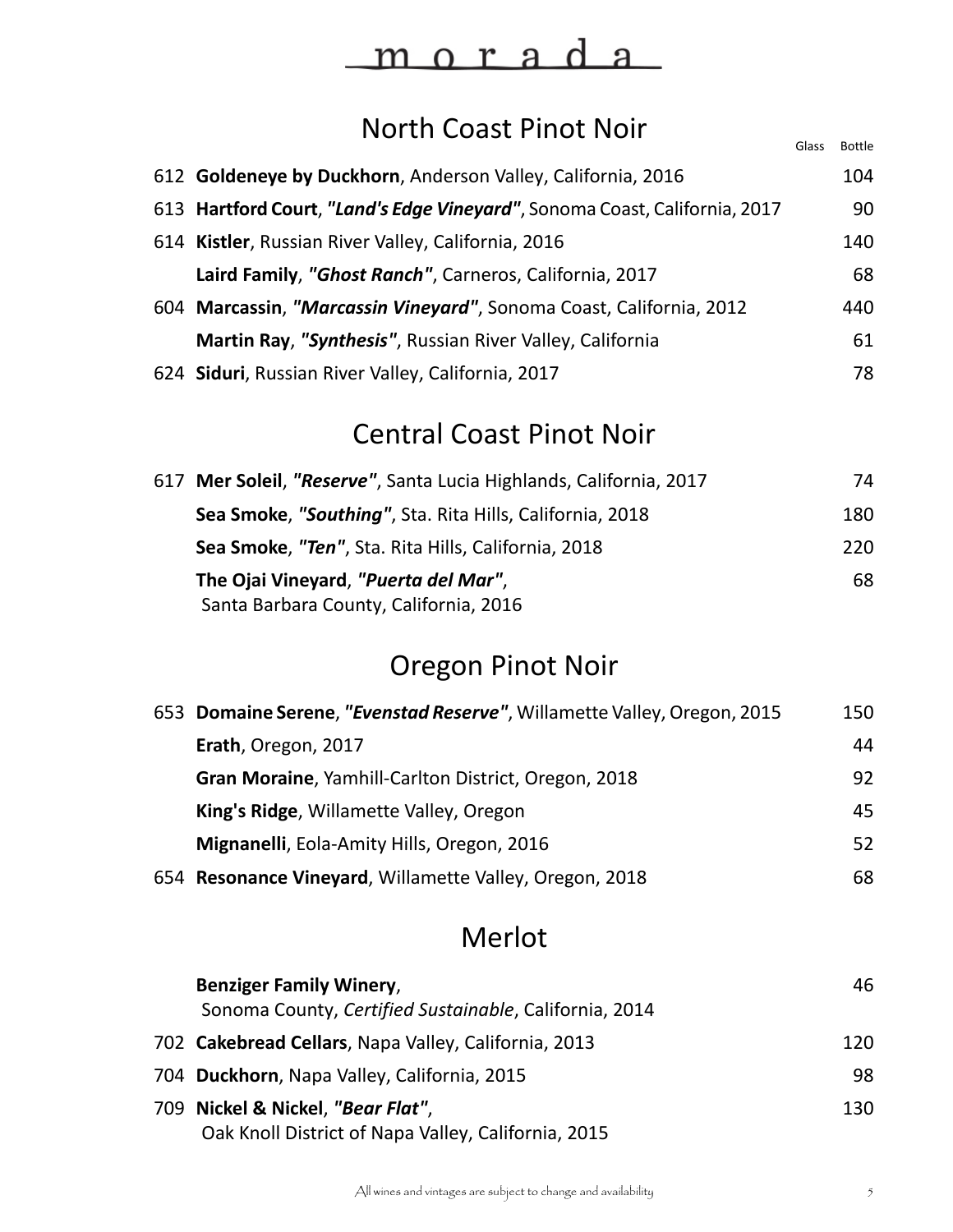# Zinfandel Glass Bottle 801 **Frank Family Vineyards**, Napa Valley, Sustainably Grown, California, 2015 78 815 **Navarro**, Mendocino County, California, 2014 52 802 **Paraduxx**, *"Pintail Blend"*, Napa Valley, California, 2016 98 **Ravenswood**, *"Vintner's Blend Old Vine"*, California, 2016 38 806 **Ridge**, *"Pagani Ranch"*, Sonoma Valley, California, 2016 84 **Seghesio**, Sonoma County, California **1888** Syrah, Petite Syrah, and Shiraz **Four Brothers Wine Co.**, *Syrah*, *"Thompson Vineyard"*, 62 1007 Santa Barbara County, California, 2016 1008 **Hudson Vineyards**, *Syrah*, Napa Valley Carneros, California, 2013 165 **Saxon Brown**, *Syrah*, *"Parmelee-Hill Owl Box Block"*, 86 Sonoma Coast, California, 2011

#### Malbec

| Alamos, Malbec, "Selección", Mendoza, Argentina         | 44 |
|---------------------------------------------------------|----|
| 808 Caymus Vineyards, Red, "Schooner", Global, Voyage 7 | 78 |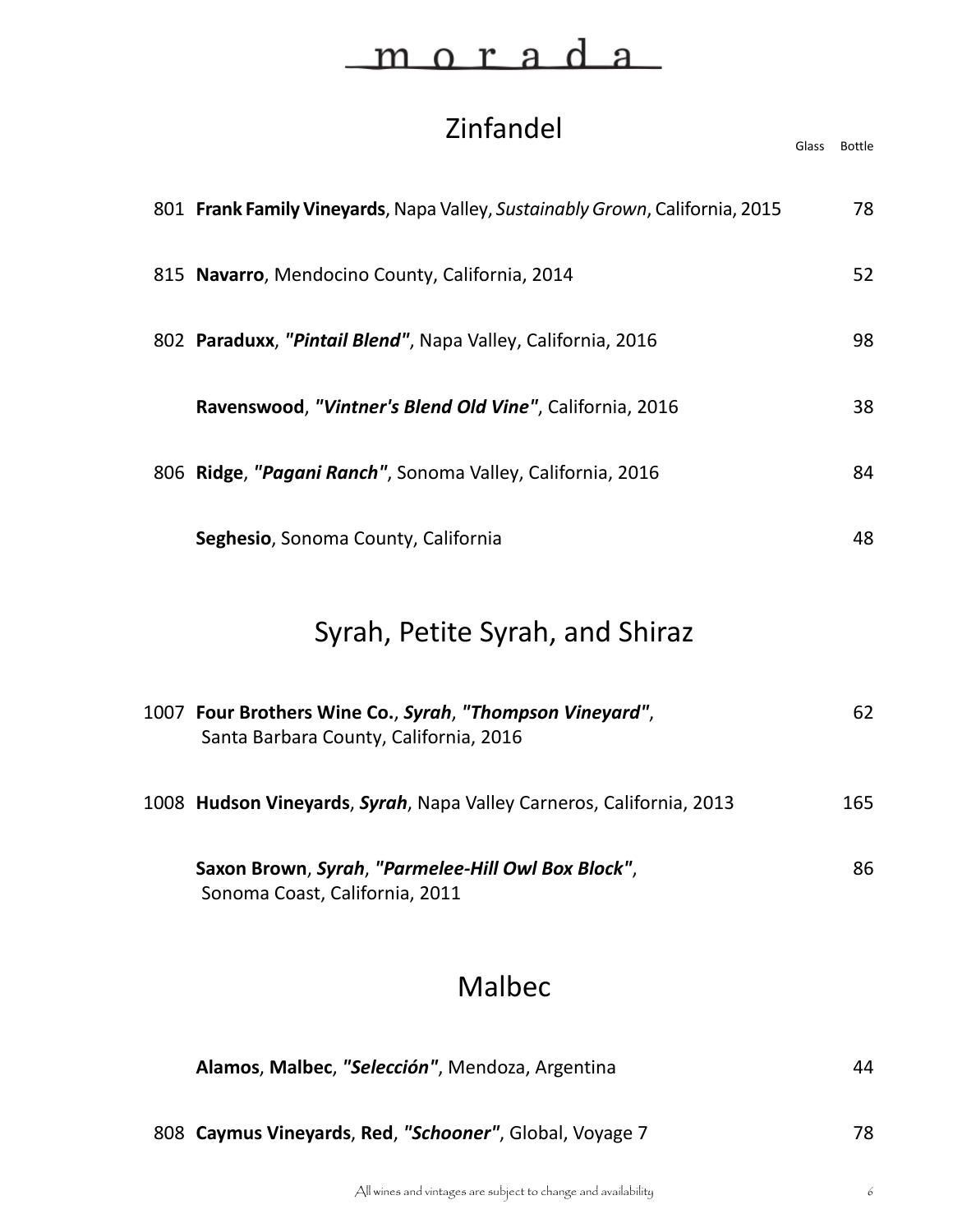# <u>morada</u>

# Napa Cabernet Sauvignon and Blends

| <b>Paper including item and Dicity</b>                                                    | Glass | <b>Bottle</b> |
|-------------------------------------------------------------------------------------------|-------|---------------|
| 1100 Beaulieu Vineyard, Rutherford, California, 2016                                      |       | 75            |
| 1101 Bella Union, Napa Valley, California, 2015                                           |       | 135           |
| 1108 Chimney Rock Winery, Stags Leap District, California, 2015                           |       | 195           |
| DC Continuum, Proprietary Red, "Sage Mountain Vineyard",<br>Napa Valley, California, 2015 |       | 480           |
| 1110 Dunn Vineyards, Napa Valley, California, 2015                                        |       | 245           |
| 1115 Far Niente, Oakville, California, 2013                                               |       | 295           |
| 1116 Faust, Napa Valley, California, 2017                                                 |       | 112           |
| DC Forman, Napa Valley, California, 2013                                                  |       | 240           |
| Frank Family Vineyards, Napa Valley, California, 2016                                     |       | 145           |
| DC Grgich Hills, "Old Vine", Yountville, California, 2013                                 |       | 185           |
| 1121 Hall, Napa Valley, California, 2016                                                  |       | 112           |
| 1128 Inglenook, Rutherford, California, 2014                                              |       | 120           |
| DC Joseph Phelps, "Insignia", Napa Valley, California, 2013                               |       | 450           |
| 1135 La Jota, Howell Mountain, California, 2016                                           |       | 272           |
| 1134 Ladera, "Reserve", Howell Mountain, California, 2014                                 |       | 210           |
| 1135 Laird Family, Napa Valley, California, 2014                                          |       | 87            |
| 1142 Mirror, Napa Valley, California, 2014                                                |       | 158           |
| Opus One, Napa Valley, California, 2016                                                   |       | 730           |
| Opus One, Napa Valley, California, 2014                                                   |       | 630           |
| 1143 Opus One, Napa Valley, California, 2013                                              |       | 572           |
| 1144 Opus One, "Overture", Napa Valley, California, NV                                    |       | 235           |
| 1146 Paul Hobbs, Napa Valley, California, 2015                                            |       | 178           |
| Rodney Strong, Red Blend, "Upshot", Sonoma County, California                             |       | 52            |
| 1149 Rombauer, Napa Valley, California, 2018                                              |       | 120           |
| 1150 Silver Oak, Alexander Valley, California, 2015                                       |       | 150           |
| 1164 Spottswoode, "Estate", St. Helena, California, 2016                                  |       | 372           |
| 1178 Spottswoode, "Estate", St. Helena, California, 2015                                  |       | 372           |
| 1155 Spottswoode, "Estate", St. Helena, California, 2014                                  |       | 315           |
| 1165 ZD Wines, Napa Valley, California, 2016                                              |       | 92            |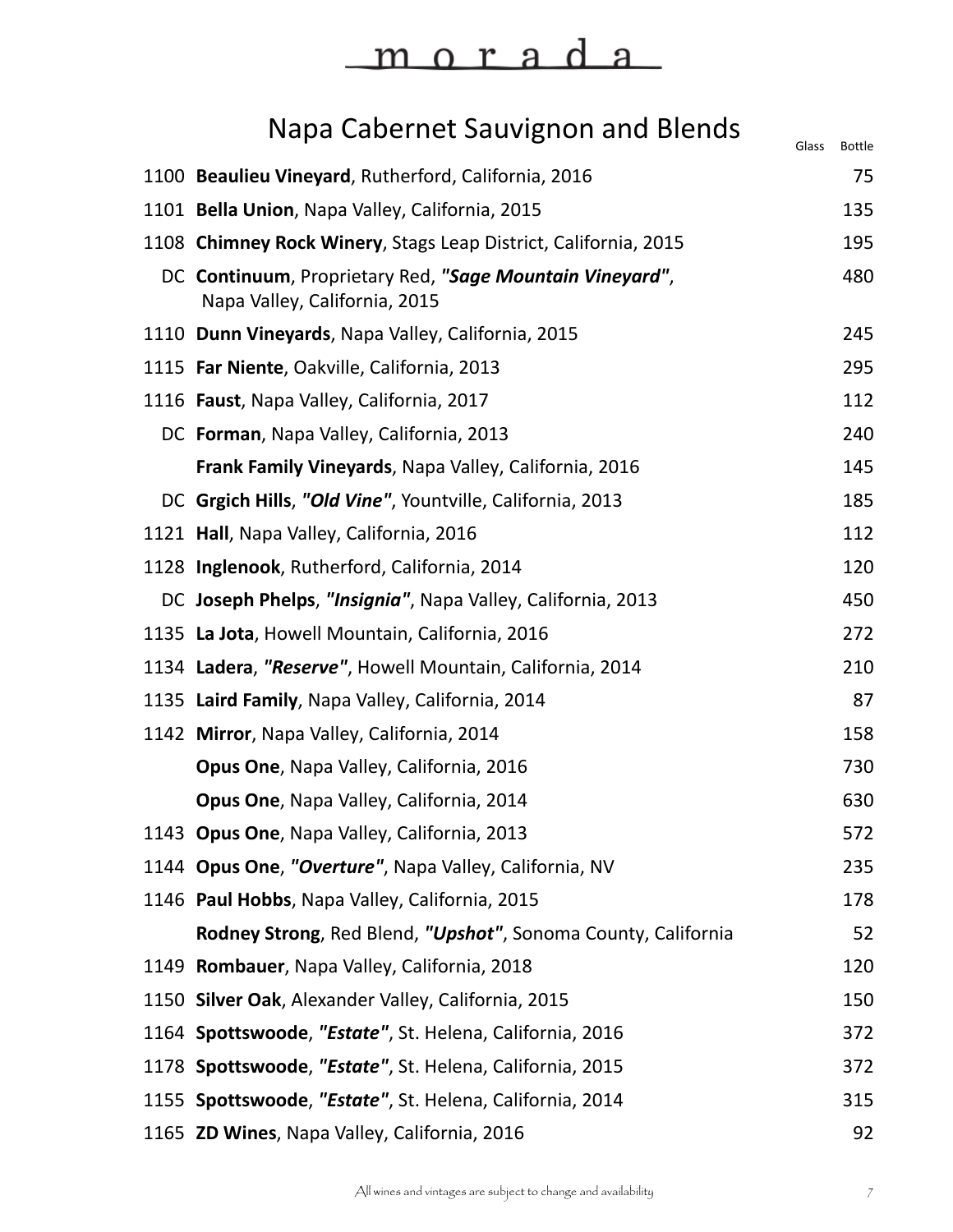# <u>morada</u>

# Sonoma and Central Coast Cabernet Sauvignon **Austin Hope**, Paso Robles, California, 2017 **74** 1111 **Daou**, *"Soul of a Lion"*, Adelaida District, California, 2013 240 **Decoy by Duckhorn**, California 68 1133 **Kamen**, Moon Mountain District, California, 2014 180 1149 **Ridge**, *"Estate"*, Santa Cruz Mountains, California, 2015 125 DC **Ridge**, *"Monte Bello"*, Santa Cruz Mountains, California, 2015 440 **Rodney Strong**, Sonoma County, *Sustainably Grown*, California 64 Washington Cabernet Sauvignon and Blends **Canvasback by Duckhorn**, *Cabernet Sauvignon*, 85 1154 Red Mountain, Washington, 2016 DC **Col Solare**, Red Mountain, Washington, 2012 155 1165 **Spring Valley Vineyard**, *"Uriah"*, Walla Walla Valley, Washington, 2013 114

**The Huntsman,** *Cabernet Sauvignon*, Columbia Valley, Washington, 2018 56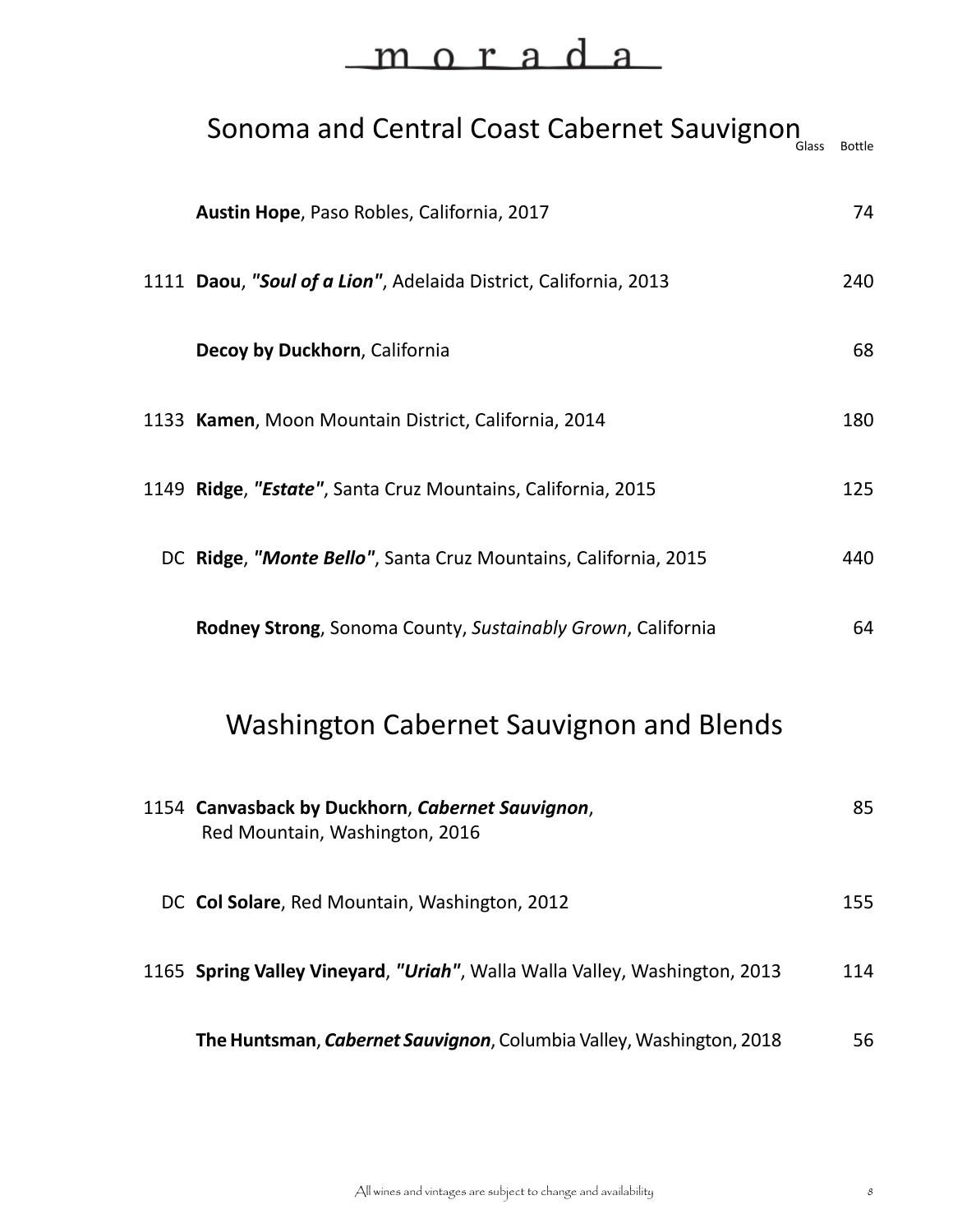#### New World Reds and Blends

| Clos de los Siete, Valle de Uco, Mendoza, Argentina, 2014                 | 66  |
|---------------------------------------------------------------------------|-----|
| 1253 Epoch, "Veracity Paderewski Vineyard", Paso Robles, California, 2011 | 130 |
| 1109 Fallbrook Winery, Red, "Covenant", South Coast, California, 2012     | 60  |
| 1251 Gianni Buonomo, Sangiovese, Rattlesnake Hills, Washington, 2012      | 80  |
| 1260 Linne Calodo, "Rising Tides", Paso Robles, California, 2012          | 125 |
| 1013 Orin Swift, "Abstract", California, 2018                             | 84  |
| Orin Swift, "Eight Years in the Desert", California                       | 91  |

#### Cabernet Franc

| Donati, Cabernet Franc, Paicines, Sustainably Farmed, California, 2014                                    | 62  |
|-----------------------------------------------------------------------------------------------------------|-----|
| DC Jarvis, Cabernet Franc, Napa Valley, California, 2011                                                  | 172 |
| 1276 La Jota, Cabernet Franc, Howell Mountain, California, 2014                                           | 140 |
| Michael David, Cabernet Franc, "Inkblot", Lodi, California                                                | 60  |
| 1278 Spring Valley Vineyard, Cabernet Franc, "Katherine Corkrum",<br>Walla Walla Valley, Washington, 2011 | 120 |

#### Old World Reds and Blends

| DC Bodegas Fernando Remírez de Ganuza, Rioja, Reserva, Spain, 2006 | 160 |
|--------------------------------------------------------------------|-----|
| Campo Viejo, Rioja, Reserva, Spain, 2013                           | 62  |
| 1205 Clos Mogador, Priorat, Catalonia, Spain, 2013                 | 195 |
| 1210 E. Guigal, <i>Châteauneuf-du-Pape</i> , Rhône, France, 2010   | 98  |
| 1215 Vietti, Nebbiolo, "Perbacco", Langhe, Piedmont, Italy, 2016   | 66  |

#### Bordeaux

| 1303 Château Lassègue, St.-Émilion, Grand Cru, Bordeaux, France, 2010 | 175 |
|-----------------------------------------------------------------------|-----|
| 1303 Château Lassègue, St.-Émilion, Grand Cru, Bordeaux, France, 2009 | 145 |
| 1303 Château Lassègue, St.-Émilion, Grand Cru, Bordeaux, France, 2005 | 225 |
| 1310 Château Rollan de By, Médoc, Bordeaux, France, 2011              | 78  |
| 1309 Ségla, Margaux, Bordeaux, France, 2012                           | 125 |

Glass Bottle